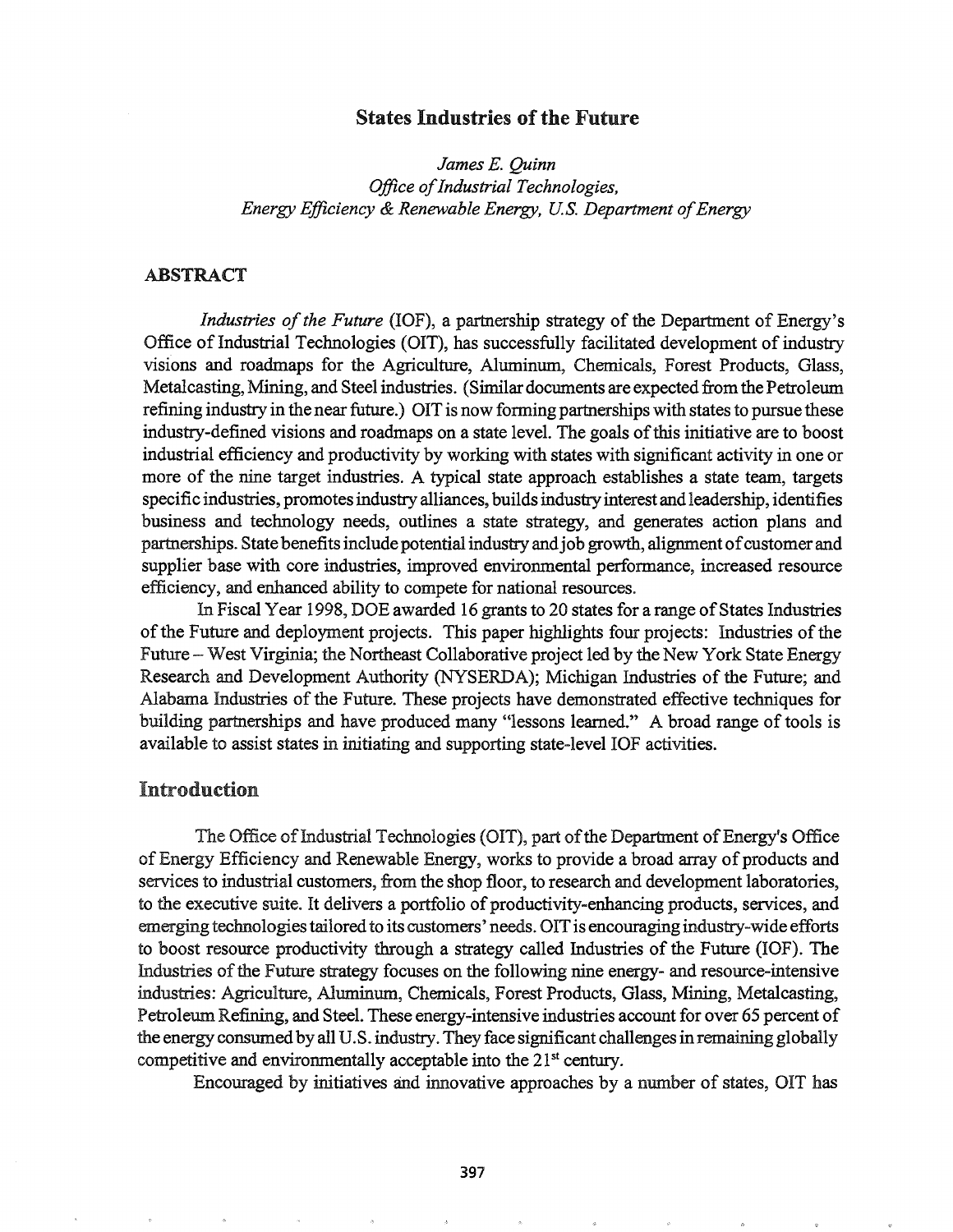developed a new focus area called *States Industries of the Future*. This program assists states and regions that want to use Industries of the Future visions and roadmaps to mobilize energyintensive industries and accelerate deployment of advanced industrial technologies and best practices. The goals of this initiative are to begin work in states that have significant concentrations of activity in one or more Industries of the Future, and to develop state-specific approaches linked to national visions and roadmaps. A typical state approach establishes state teams, targets industries, arranges industry alliances, builds industry interest and leadership, determines business and technology needs, designs a state strategy, and develops action plans and partnerships. States benefit from implementing Industries of the Future by fostering industrial growth and new jobs, aligning the customer and supplier base for core industries, improving environmental performance and resource efficiency, and helping state businesses compete more successfully for national resources.

# Industries of The Future Strategy

Industries are being squeezed between the needs ofbeing competitive in changing global markets, accelerating product development and moving to more efficient, lower-cost technologies, and the rising costs ofR&D, customer pressure to lower costs, and stockholder demands for near-term profits. New strategies for technology research are essential to future success. The Industries of the Future strategy provides a way that industry and government can work together to meet these challenges.

Figure 1 is a graphic depiction of this strategy. The generic process, which OIT and industry have used successfully since 1994, begins with the creation of a vision for the future. This industry vision is developed at the highest levels of industry. Chief Executive Officers (CEOs) and other industry leaders assess the current situation, market trends, threats to future success, and potential opportunities, and then paint a clear picture of the industry's desired future over the next 20 years or more. The vision sets long-term goals and serves as the basis for partnerships between industry, government, and other key players.

The next step -an industry roadmap - represents the critical link between the broadly defined strategic goals contained in the vision and a detailed research portfolio that will be pursued through industry/government partnerships and other mechanisms.. As with the vision, the roadmap is developed by industry and for industry. It requires the involvement of those most knowledgeable about the performance, technologies, and research needed to realize the vision. Multiple roadmaps may be needed for industry to target key areas or subsectors.

To facilitate joint efforts, DOE then formally establishes an industry partnership by entering into a compact with the industry. The compact sets forth in writing the agreement between the parties to work toward jointly defined goals and to implement the activities set forth in the vision and roadmap(s). The compact is signed in a public ceremony to communicate the level of commitment of each member of the partnership.

A successful partnership involves developing an operating infrastructure. This infrastructure involves establishing coalitions ornetworks ofindustry, academia, trade societies, government, and others specifically to implement the vision and roadmap.. These strategic alliances are critical for the successful realization ofvision goals. The coalitions are responsible for outlining clear operating procedures for the solicitation, review, and selection of technical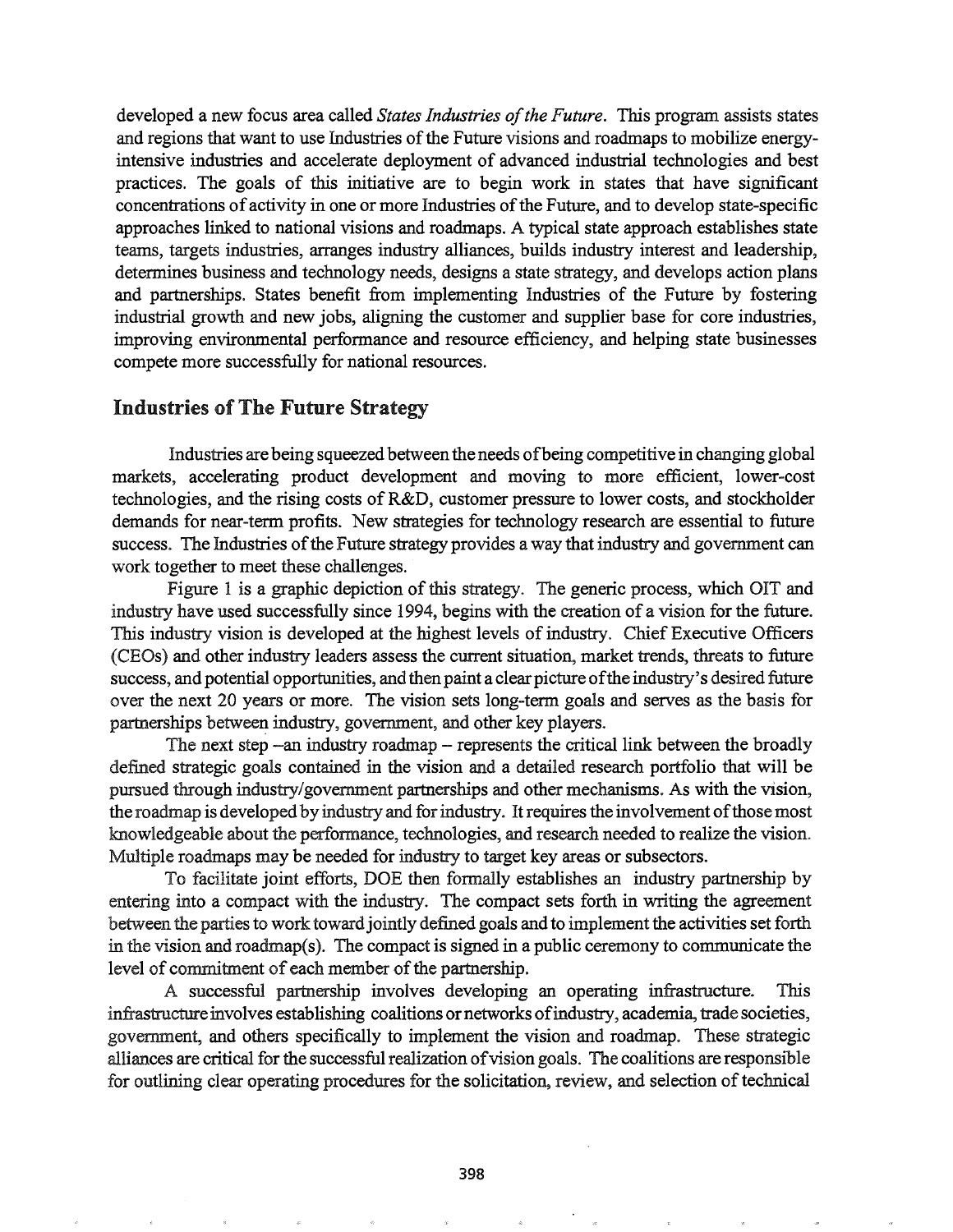proposals and for outlining a wide variety of ways in which parties can work together. Once the vision and roadmap have been developed and the infrastructure is in place, the partnership can begin soliciting and awarding research projects and cooperating in other specified ways. Solicitations are developed to request proposals that address the priority research topics identified in roadmaps. Solicitations are open, competitive, and widely communicated to the research community. The coalitions also provide periodic review and revision of the roadmaps. All aspects of the research partnership are dynamic, undergoing regular review and adjustment.



Figure 1. Industries of the Future Process

# States Industries of The Future - Background

Partnering with state governments is not new in the Office of Industrial Technologies or the Department of Energy. State energy programs were established by Congress in 1976 under the name State Energy Conservation Program (SECP). SECP was later combined with the Energy Extension Service, and in 1996, Congress merged the SECP with another formula grant program, the Institutional Conservation Program (ICP). The new name became the State Energy Program (SEP). Consolidation of programs covering a range of energy-efficiency and renewable-energy activities has increased the flexibility of states in managing energy programs. In addition, the Energy Policy Act of 1990 recognized the crucial energy role played by states and expanded the policy, program, and technology-deployment role of the states.

In 1996, Special Projects funding for Industrial Technologies was added to the State Energy Programs. In the initial years, program activities were primarily focused on deployment ofindustrial technologies -- an example being Motor Challenge activities at the state level. In 1997, OIT initiated a pilot project with West Virginia to implement Industries ofthe Future on a state level. Due to the rapid success in organizing a West Virginia industry program, States Industries of the Future was offered as a SEP-Special Projects alternative in FY 1998, and 16 state grantees (plus 5 additional state partners) initiated activities for States-IOF.. The map in Figure 2 illustrates the states that won industry special projects grants in FY 1998..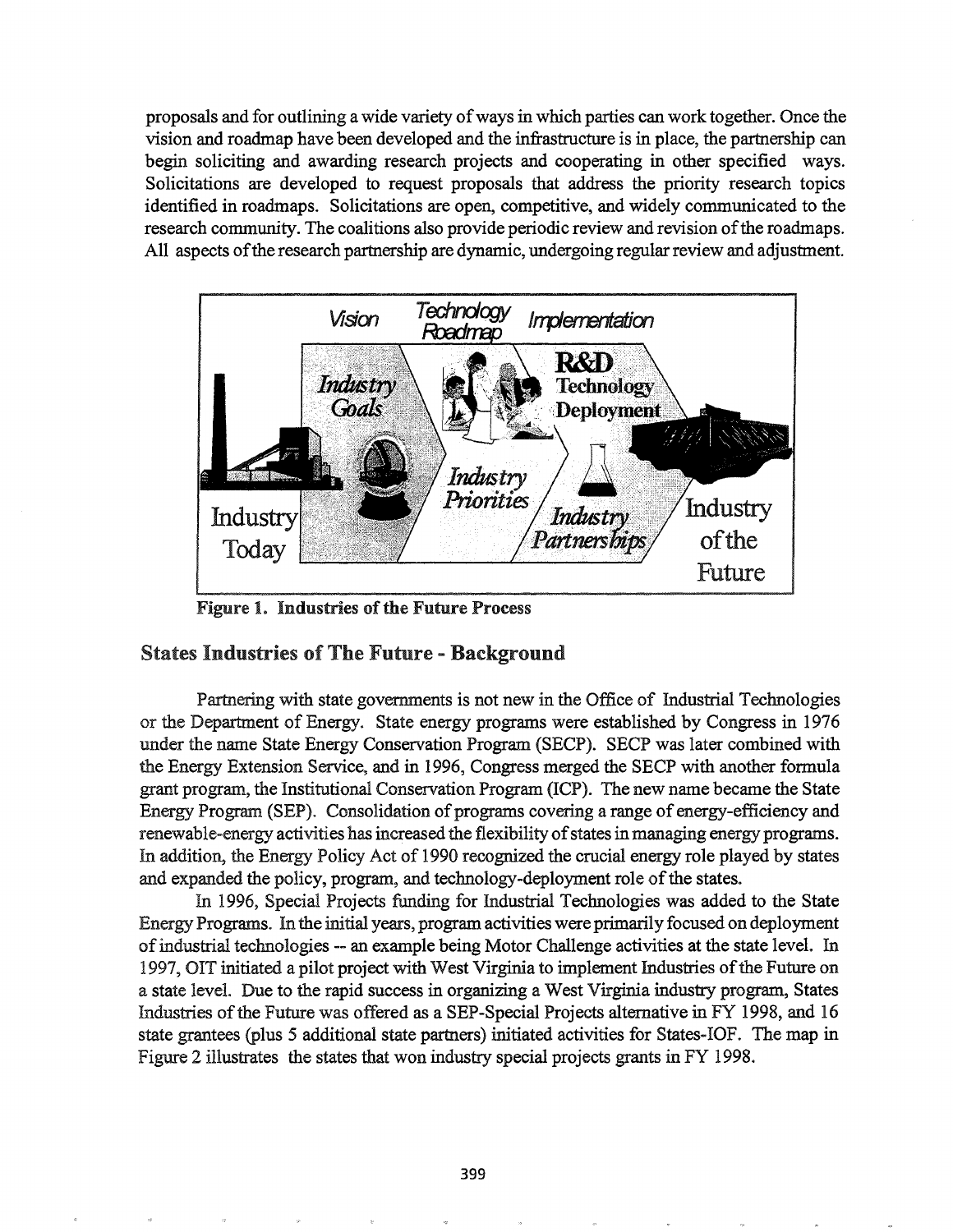The FY 1999 solicitation for SEP - Special Projects for Industry sought projects that specifically targeted state implementation of the Industries of the Future concept. The goals of the solicitation are to

- increase the awareness of Industries of the Future processes and products at the state government level,
- deliver products and services in a coordinated and useful manner, and
- involve more companies in efforts to implement Industries of the Future visions and roadmaps.



Figure 2. States that Won SEP - Special Projects Grants in FY 1998

# Industries of The Futnre - West Virginia

In partnership with OIT, West Virginia was the first state to develop a state-level Industries of the Future program. In 1997, following successful work in developing a Carbon Products Industry vision, Carl Irwin of West Virginia University (WVU) and Jeff Herholdt of the West Virginia Development Office worked together to design and initiate the project. Using seed money from OIT, the program asked such questions as: "Which industries will be thriving in our state in 20 years...40 years?" "Can our traditional industries be healthy and globally competitive in the 21<sup>st</sup> century?" "What new companies will be here to employ our citizens?" *Industries of the Future - West Virginia,* or *IOF-WV* was modeled after the national Industries of the Future program, to be a catalyst for projects, partnerships, and programs to increase energy efficiency, reduce and utilize waste materials, and improve industrial productivity. Five West Virginia industrysectorswere initiallytargeted: aluminum,steel, glass, chemicals/polymers, and wood/forest products (metal casting and mining were added in 1998).

Meetings were convened around the state with the initial five industry areas to familiarize industry leaders with visions and roadmaps developed at the national level, to discussimportant issues and concerns, and most importantly to identify opportunities for joint projects and ways to collaborate. All the industry groups came together for a statewide meeting, keynoted by the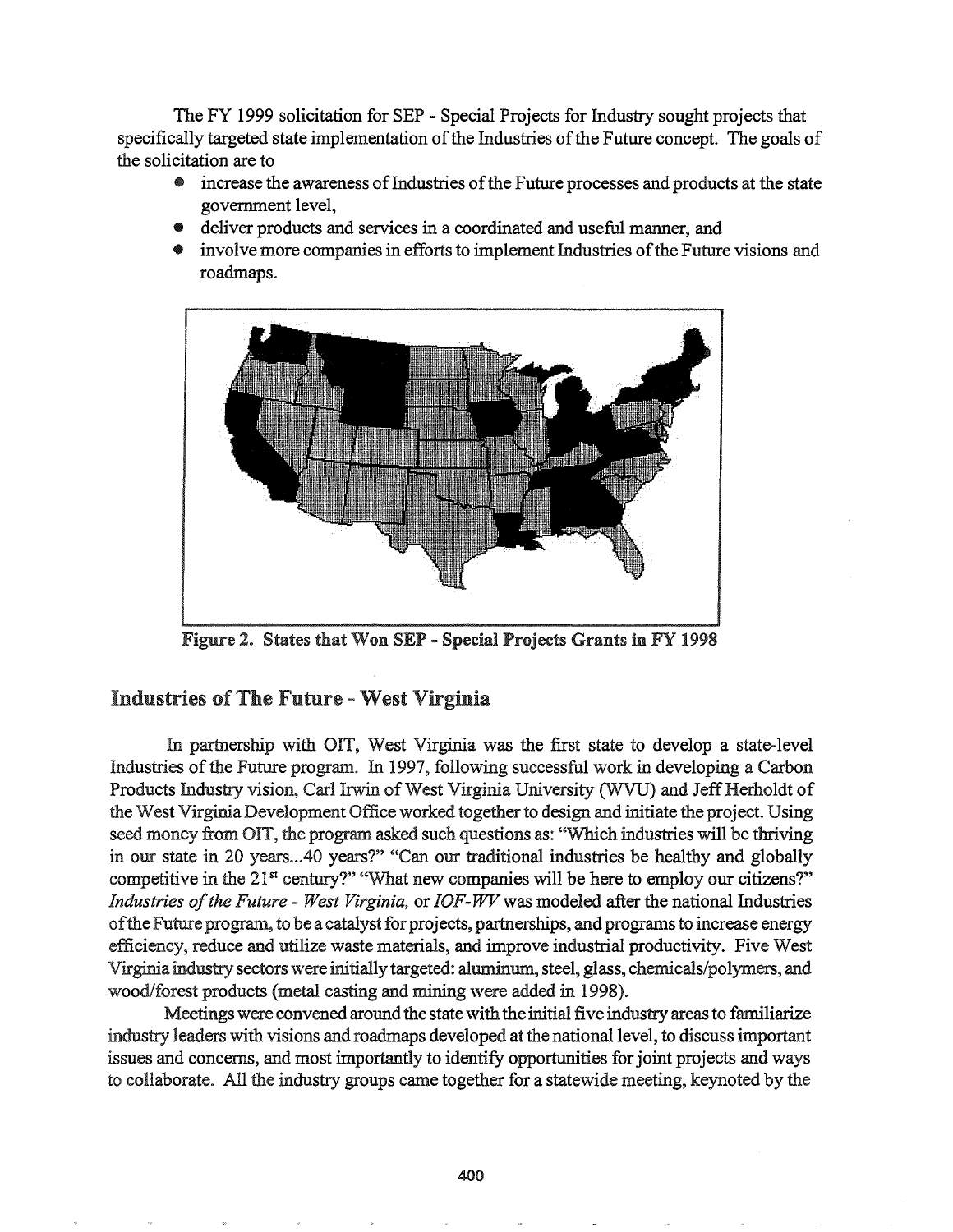Governor Underwood, in Charleston in December, 1997. In addition to industry representatives, the forum included state and federal officials, university researchers, DOE laboratory researchers, trade association representatives, and national IOF participants. Plenary sessions provided presentations by state and industry officials, and breakout work sessions were held to identify industry-specific needs, programs, and potential projects to benefit industry. Cross-cut breakout groups were fonned to discuss issues ofinterest to more than one industry. Results of these brainstonning sessions generated concrete ideas for priority projects. This furthered West Virginia's strategy of establishing close working relationships among industry people, university researchers, state government officials, and other national experts, fleshing out ideas into specific proposals, and finding resources to implement them.

Examples of the kinds of projects which developed from collaborations include the following:

- Aluminum: One large WV aluminum company, Century Aluminum, manufactures a special aluminum alloy used in about 60 percent of domestically produced car and truck radiators. An IOF-WV project was created to develop new pot lining materials to reduce electricity consumption in the smelting process.
- Steel: Weirton Steel, one of the largest employers in the state, is working on a National Industrial Competitiveness through Energy, Environment, Economics (NICE<sup>3</sup>) project on Rapid Edge Heat Technology to reduce energy use in treating the steel slab prior to finish rolling.
- .. Glass: A research team, including Fenton Glass, Pilgrim Glass, David Lynch Glass, WVU, and the Federal Energy Technology Center (FETC) is working on the use of laser technology to prevent "crack-off" i.e., breaking the finished glass project when it is separated from the blow tube. This could substantially increase productivity in the hand glass industry..
- ChemicalslPolymers: West Virginia's Polymer Alliance Zone (PAZ), DN American, MBA Polymers and WVU are collaborating on a polymer/electronics recycling project for end-of-life electronics such as CDs, computers, and TV cases.
- WoodIForest Products: A project has been initiated with 3M Corporation and Touchstone Research Laboratory to reduce wood waste in the lumber industry by developing a thin kerf saw blade. Cogeneration technology is also being installed at Mullican Lumber.

### West Virginia's IOF Strategy

West Virginia's overall strategy is to build a coalition of State Industries of the Future companies, government and industry research groups, political and laborleaders, and the DOE's Office of Industrial Technologies to implement activities that will develop West Virginia's industry. The approach includes finding people who can help, focusing on the real needs of industry, and acquiring the required resources. The program is based at West Virginia University, so it was natural that the team built on existing relationships between university researchers and industry. The researchers helped pull in corporations and large trade associations within the state. The West Virginia Development Office also lent the program enthusiastic support and many useful ideas. Similarly, the Industrial Assessment Center located at WVU provided useful contacts and suggestions.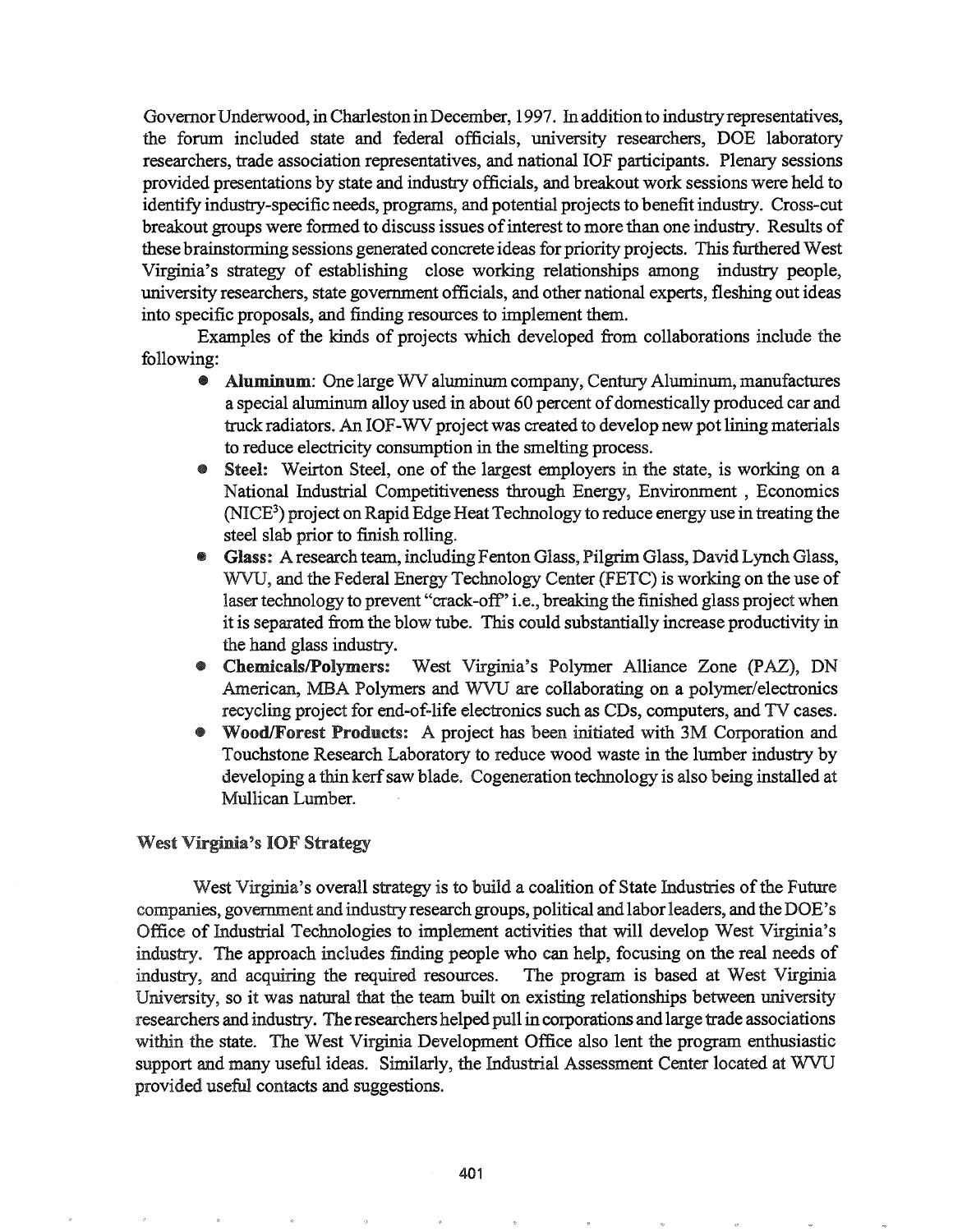The IOF-WV team became familiar with visions and roadmaps developed at the national level and tried to match state needs with national needs. The critical result is a transformation of key industries in the state to becoming vision-oriented, with the aggressive drive toward saving energy and reducing waste. More importantly, they are becoming increasingly productive and globally competitive - an outcome that is good for West Virginia and good for the Nation.

## Northeast Regional Technology Collaborative

With strong support from the New York Energy Research and Development Authority (NYSERDA), an Industries of the Future effort is underway involving the States of Maine, Vennont, Rhode Island, Massachusetts, Connecticut, and New Hampshire. This industrial partnership, known as the "Regional Industrial Technology Collaborative," has held or is planning regional technology transfer sessions pertaining to motors, steam, combined heat and power, and compressed air.

As part of their strategy, energy offices in these states work with mechanical engineering faculty and students at the University of Maine; University of Massachusetts, Amherst; and Hofstra University to coordinate collaborative industrial efficiency activities and to lend additional expertise to industrial assessments. The Office of Industrial Technologies' Industrial Assessment Centers located at these universities provide free energy and waste assessments to businesses that meet established criteria. Hofstra University is hosting the next event, which will focus on Combined Heat and Power applications. Also, a Compressed Air Challenge Training Pilot workshop is planned.

In addition to activities that are part of the Northeast Regional Industrial Collaborative, the States of Maine, Vermont, and New York are sponsoring additional Industries of the Future activities that focus on certain energy-intensive industries important in their states. Vermont is focused on community-level combined heat and power applications.. New York has initiated *Technology Blueprinting* activities with its ceramics, metal products finishing, and forest products industry. Maine, through its Manufacturing Extension Partnership program and the Maine Chamber and Business Alliance, is working with its secondary wood products industry to determine how near-term energy efficiency can reduce waste and operating costs. The Maine Wood Products Association is also working with DOE to detennine whether advanced technologies developed by national Industries of the Future partnerships can be transferred to its members..

## Michigan Industries of the Future

Michigan Industries of the Future program was initiated in 1998 to "extend the connections of the national IOF program to organizations involved with industrial technology and process improvement." Michigan has important concentrations of energy-intensive industries and ranks seventh in the nation in industrial energy consumption. The Michigan IOF program has defined two user-oriented groupings of industries important in Michigan. These are: 1) automotive, which relies on materials and products from the aluminum, steel, metal casting, glass, and chemicals industries; and 2) renewable resources, which draws from the agriculture, forest products, and chemicals industries. The program targets these industries as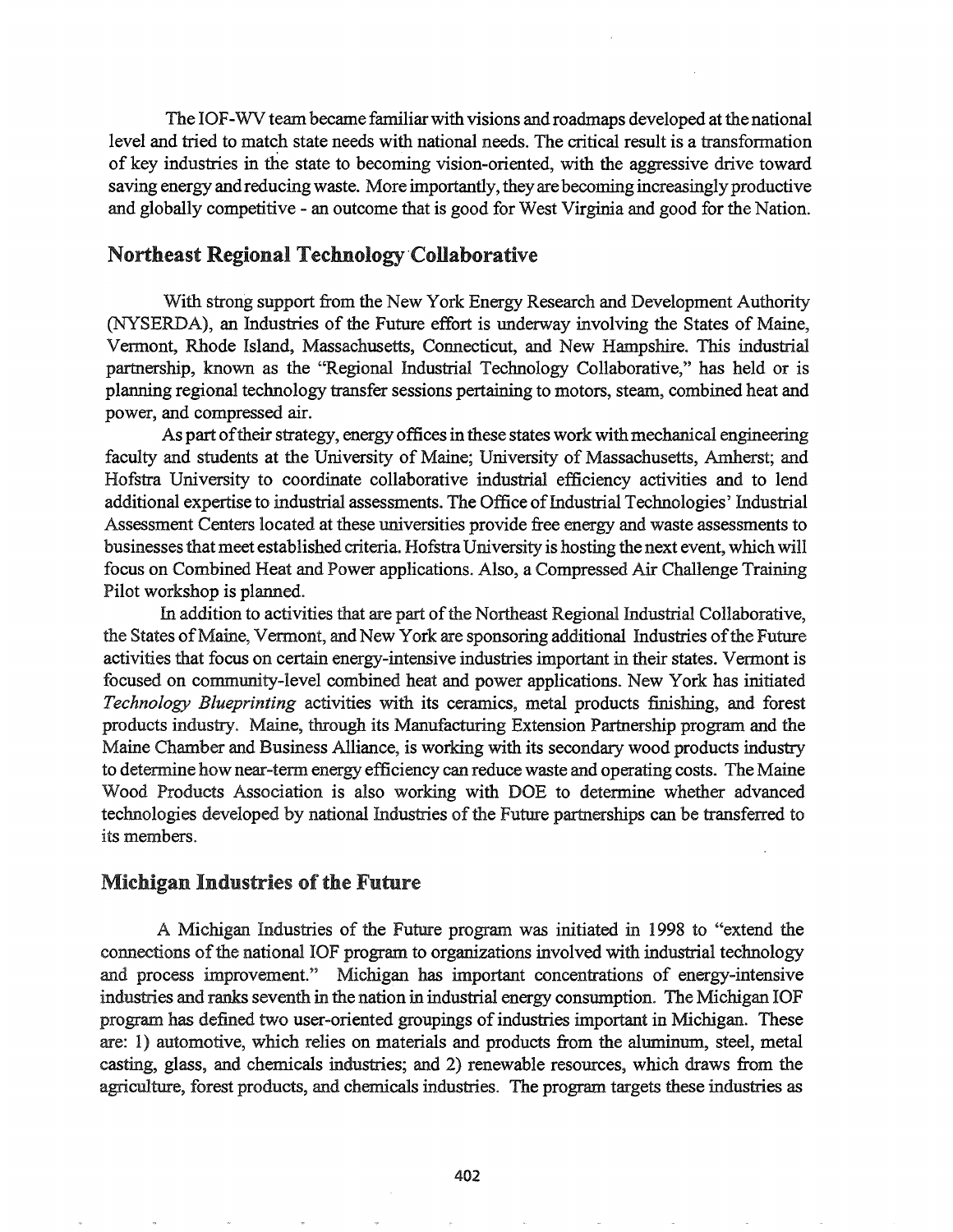well as all other companies in their supply chain. The program has four main objectives:

- "Provide information to Michigan organizations such as universities, corporations, and research institutes about the IOF program and other OIT programs such as the Small Business Innovation Program, Inventions & Innovation Program, and the NICE<sup>3</sup> program.
- Broaden the base ofMichigan organizations knowledgeable about and participating in IOF-related activities at both the national and state level.
- Build public-private partnerships in Michigan to advance technologies and processes that are more energy efficient, environmentally sound, and economically effective.
- Identify high-priority areas of Michigan-specific interest regarding energy-environment-economic improvements in industrial operations, and pursue research development-deployment opportunities to meet these priorities."

Workshop groups (including both industry and technology developers) will provide leadership in building the action agenda. Substantial effort will be made to establish effective networks to communicate among participating organizations and to diffuse infonnation regarding technology and process improvements using both conventional and innovative electronicmethods. Theprogramwill include focused workshops, statewidemeetings, published materials, world-wide-web, e-mail, and list-serve connections to maintain the flow of information through key communication links.

In implementing the program, "gatekeepers," or leaders who can influence others in their industry, are being identified. Michigan has a number of industry leaders who have been active in the national IOF effort, including individuals at Dow Chemical, Dow Corning, and General Motors. Workshop groups consisting of industry representatives, customers, and technology developers are being formed to identify an action agenda and lead its implementation. Through such workshops, the program within a cluster area will be scaled up to a high-profile, widely attended forum or symposium that will attract additional industry people and provide an opportunity for industry input and interaction. Results of the forum will be used to develop an ongoing program tied to existing capabilities and other programs.

# Alabama Industries ofthe Future

The goal of the Alabama Industries of the Future project is to transfer industry-developed visions for two of the Industries of the Future, forest products and chemicals, to constituent industries in Alabama. This project builds on existing industrial initiatives in Alabama to leverage pre-existing investments and capabilities in industrial energy efficiency and manufacturing assistance. This project is being accomplished through a cooperative effort led by the Industrial Energy Advisory Service in support of the Science, Technology and Energy Division of the Alabama Department of Economic and Community Affairs in conjunction with the Center for Forestry, Paper and Chemical Technology, which is one of ten regional centers of the National Institute of Standards and Technology (NIST) Manufacturing Extension Partnership.

The Industrial Energy Advisory Service currently is the primary clearinghouse for energy efficiency information for Alabama's industries and promotes DOE's industrial efficiency programs. Its services include a toll-free information hotline, newsletters, executive briefs,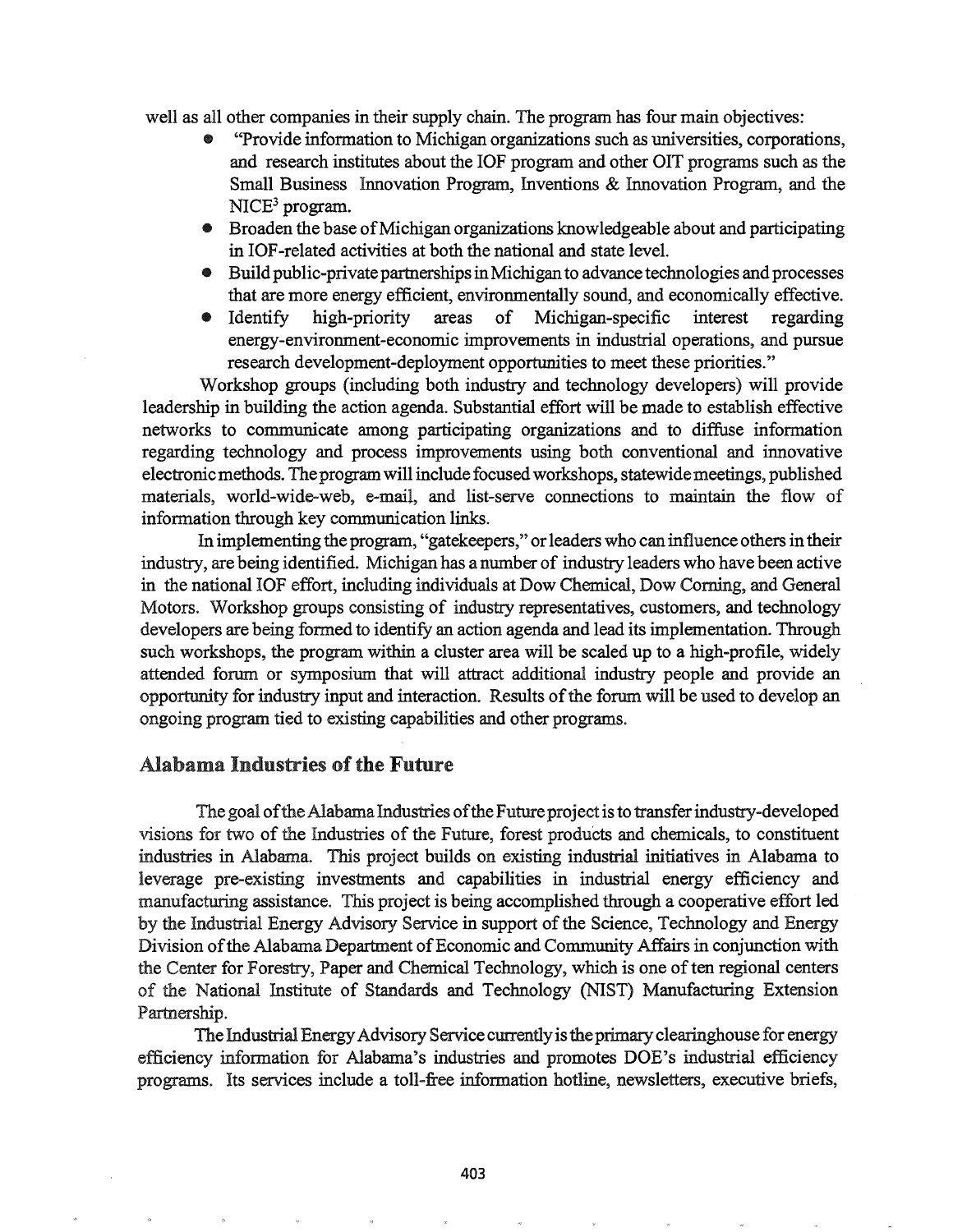technical assistance, and energy seminars and conferences. The program is supported by a team of experienced energy engineers and managed by an internationally recognized energy professional. The specific activities supported through the Alabama Industries of the Future project include the following:

- Establishing a forest products and a chemicals steering committee to develop and support an outreach strategy and conference to transfer the national-level industry visions to Alabama industries
- Conducting a progressive, three-stage, direct-mail campaign to all the forest product and chemical industries in Alabama to distribute literature related to the Forest Products industry's *Agenda 2020,* and the Chemical industry's *Technology Vision 2020,* other DOE industrial efficiency programs, and conference promotional material;
- Working with the support of partner organizations and the steering committees to develop, promote, and carry out two, two-day conferences: one targeted at the Alabama forest products industry on *Agenda 2020,* and the other targeted at the Alabama chemicals industries on *Technology Vision 2020.* Both conferences will focus on adopting the OIT *Industries of the Future* strategy on a state level, and will promote existing DOE-supported industrial technologies and energy-efficient practices.

# State Industries Moving into the Next Century

OIT hopes to establish state-oriented Industries ofthe Future in all states and regions where there is substantial economic activity in one or more Industries of the Future. The goals of these state-level activities are to increase awareness of the Industries of the Future processes and products at the state government level, to build alliances with industries within states, and to establish customer-oriented activities that can assist state industries in becoming more productive, and efficient in the use of energy and other resources..

OIT seeks to educate key government and industry decision makers in the states about products and services available through OIT, DOE, and the federal government; assist states in developing a state/region-specific approach to implementing Industries of Future; involve OIT Industries of the Future teams and industry partners in state-related activities and processes; and leverage the national benefits of energy efficiency, pollution prevention, and economic competitiveness achieved in the national IOF through wide implementation atstate and regional levels.

There is no single best approach toward implementing Industries of Future at the state level. OIT encourages innovative approaches tailored to the specific needs of states and industries within the states. These strategies depend on a wide variety of geographic, technical, financial, and market factors.

### Lessons Learned

While states and regions tailor their individual approaches to Industries of the Future, some of the common strategies and tactics that states have identified as successful include the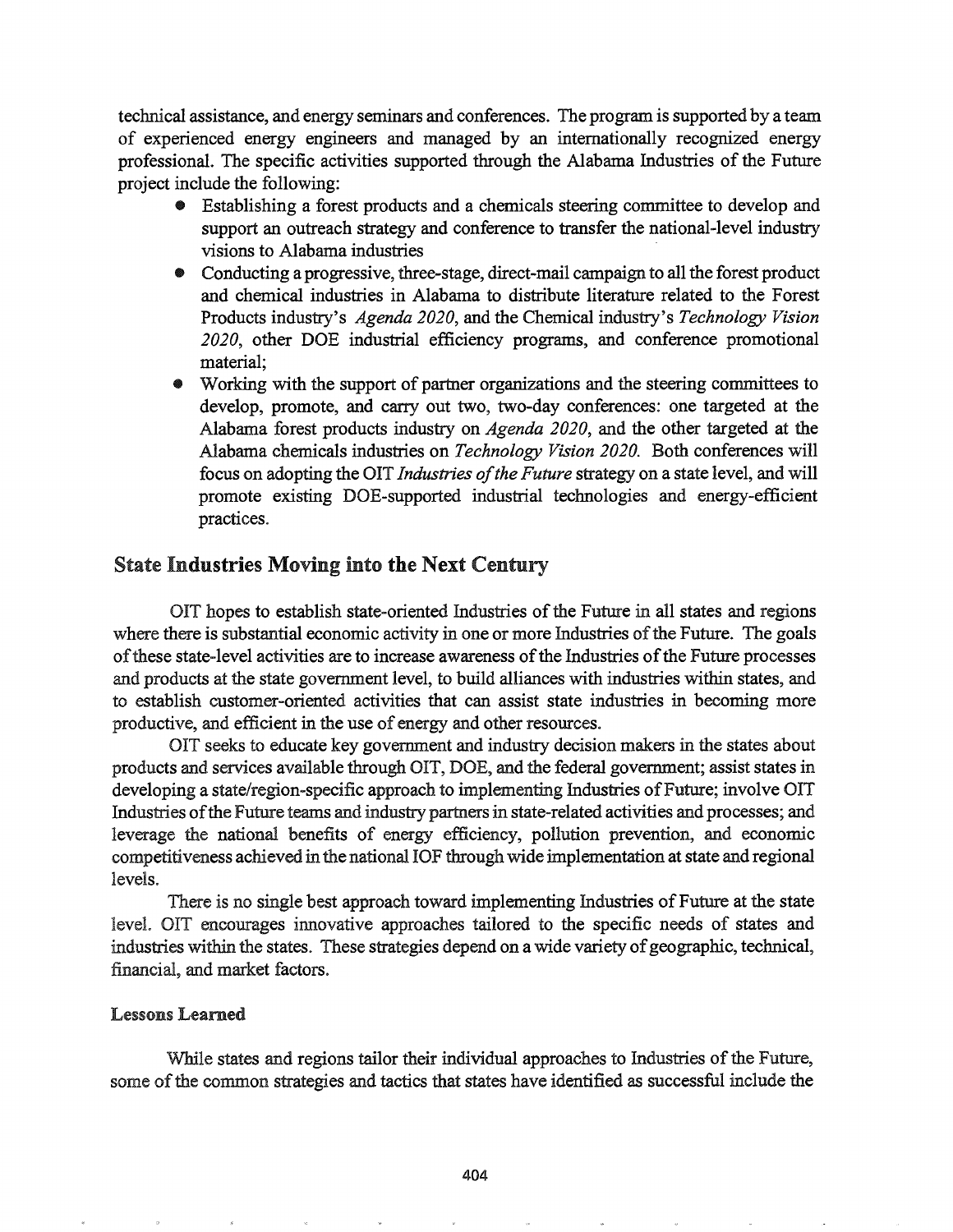# following:

- Find industry champions, especially early in the effort, to lead the process and bring in other industry players and interested stakeholders. Champions can be found in industry, academia, trade associations, energy centers, or other state organizations.
- Make use of existing ties with industry as well as national- and state-level trade associations to start the process. Identifying and establishing partners and initial work groups is sometimes a challenging task but often there are already contacts established for related activities which can be utilized.
- Sell state political leaders on the IOF concept--especially on how it can benefit the state. Enlist their support in developing state initiatives and tie into the state's priorities.
- Promote cost-cutting ideas that can have bottom line impacts. Long-term goals are great, but unless there are near-term benefits it will be difficult to bring in partners. A few near term successes can help motivate people to join the efforts.
- Utilize and train people who are already working with Industries of the Future within the state. A natural set ofallies are those people who understand the lOF process and are part of the state economy.
- Become familiar with the national visions and roadmaps for each industry and potential sources of funding. Proactively write proposals to bring in new funding.
- Establish alliances with both large and small companies as well as a broad range of industry stakeholders. There is no right set of partners.
- Include universities in the process, as they are not perceived as competing with industry and can provide informal contacts, good connections, and can facilitate partnerships. Use student involvement to help keep project costs down and to provide longer tenn benefits as students move into the work place.
- Make one-on-one contacts and visit companies around the state and region. The critical item is to communicate effectively, share experiences and team up to take advantage of new opportunities.
- Hold focused workshops around the state. Hold an annual symposium to keep the momentum going..
- Build linkages to other states, especially in regions with common industry projects and integrated industry strategies..
- Talk to technical managers or semi-senior technical people who may recognize the potential benefits to them; work from the middle out to get buy-in on the shop floor as well as at the executive level..

# Tools for States

A wide variety of tools are available to assist states in initiating and supporting state-level Industries of the Future activities. These tools can be found on the Office of Industrial Technologies website: http://www.oit.doe.gov or can be ordered from OIT's Resource Room at  $(202)$  586-2090. Some of the materials that various states and their industries have identified as useful are: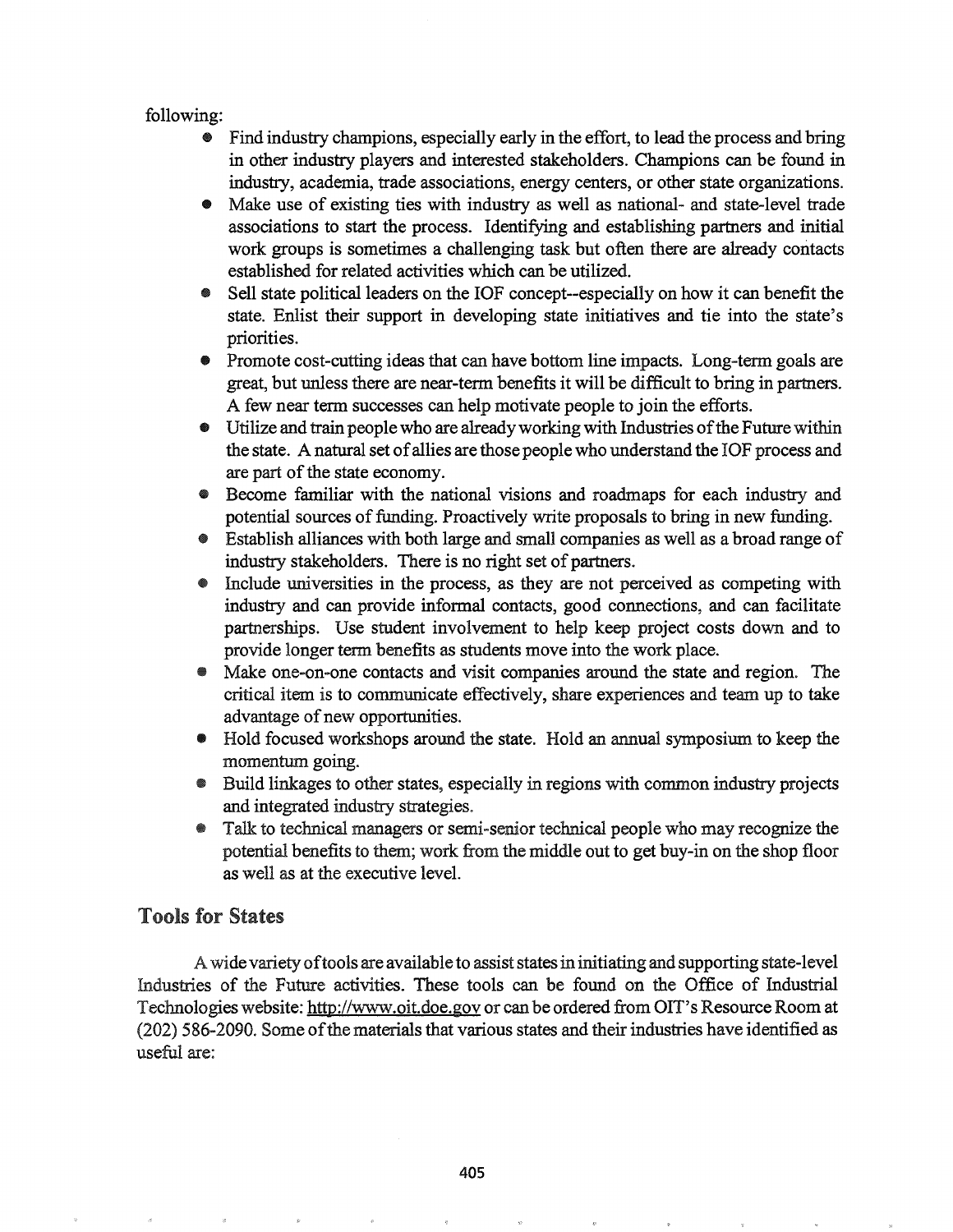## Case Studies

Documented case studies of best practices and lessons learned in using motor, steam, and compressed air systems and state-of-the-art process technologies often get high marks from manufacturers looking to make cost and productivity improvements in their plants.

### Software and Databases

Companies are often interested in software tools that require a minimum oftime and investment to use and can identify how to save money through efficient energy management of systems. Tools that industries have found helpful include:

- *• ASDMaster* teaches how to apply Adjustable Speed Drives from a total system perspective.
- *MotorMaster* + makes the job of managing electric motor-driven systems easier by allowing comparisons of: repair vs. replace options, savings on utility bills, store and retrieve testing, and maintenance history.
- *3E Plus* calculates the economic thickness of industrial insulation.
- *• Industrial Assessment Center (IA*C) *database* contains information on results of about 7,000 audits with energy, waste, and productivity recommendations made to small and mid-size manufacturing plants from the 30 university-based lACs.
- *• Industrial Projects Locator* describes and identifies contacts for ongoing industry... related research and development projects sponsored by the Federal government
- *• State Information database* provides inventory of OIT projects by state showing partners, funding, and highlights for each of the 50 states.
- *• Impacts* Database of about 100 commercial applications of OIT-sponsored technologies
- *• Financial Too/book-* step-by-step guide to financing and technical assistance options
- *National Inventory of Manufacturing Programs* listing of manufacturing assistance programs searchable by state, name, area code, zip code or key word.

# **Technical Publications**

Technical fact sheets, reports, workbooks, and source-books, either in hard copy, on searchable CD ROMs, or on the world-wide-web are used by industry planners and plant engineers alike. Some of those found to be most useful follow:

- *Information Resources Catalog* comprehensive listing (in hard copy or on the OIT home page) of all OIT publications, fact sheets, case studies, software, videos, and other information products and services.
- *Improving Compressed Air System Performance: A Source Book for Industry*
- *• Energy-Efficient Electric Motor Selection Handbook*
- *• Industrial Assessment Center (lAC) SelfAssessment Workbook*
- *• Steam Challenge Energy Efficiency Handbook*
- Technical Fact Sheets series on about 200 of OIT's technologies
- *Technical Reports CD ROM* Full text of FY 1998 OIT technical reports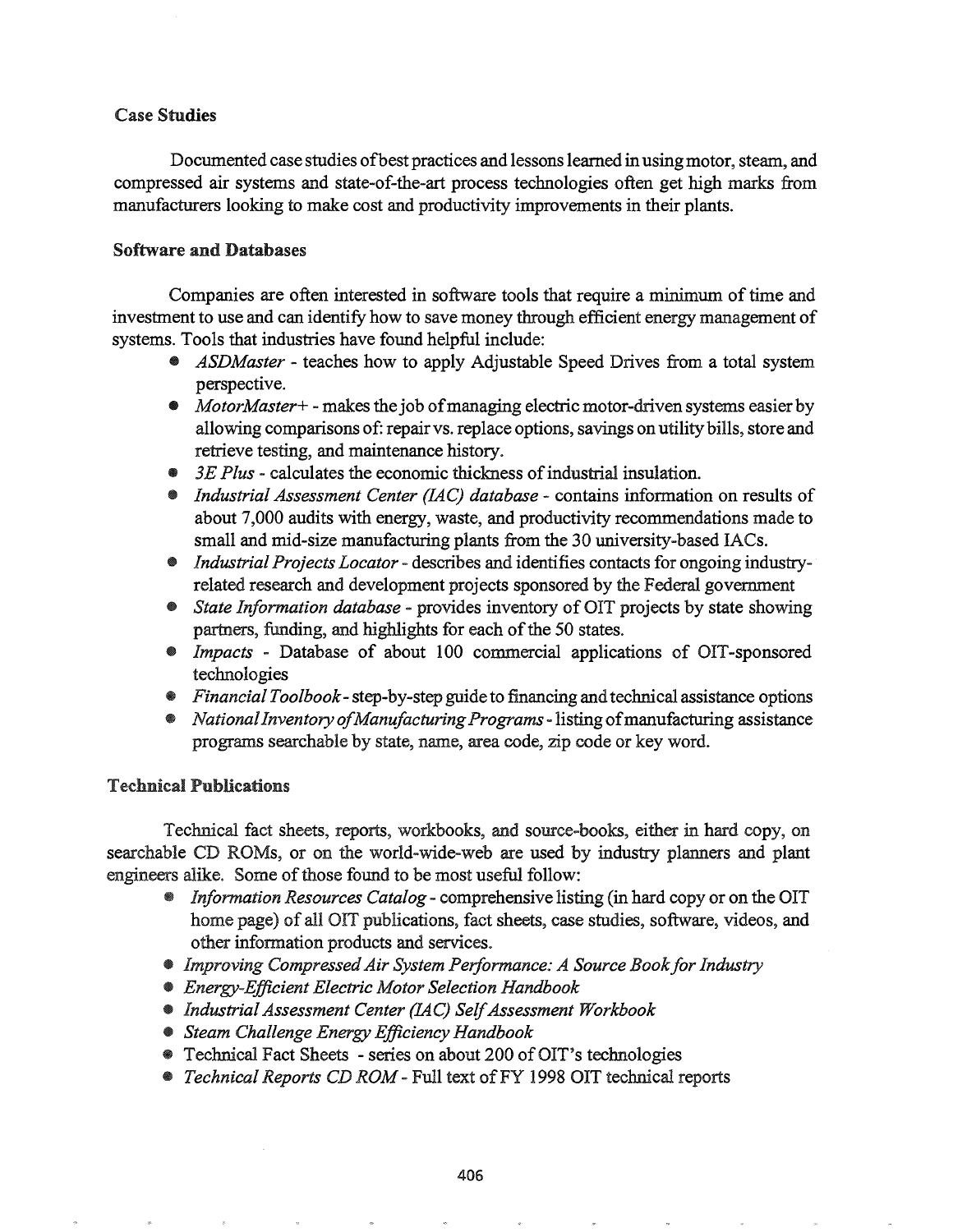### General Information and Questions

- *• OIT Information Clearinghouse:* (800) 862-2086 the central access point for products and services on topics such as efficient electric motor, steam, and compressed air systems. Knowledgeable staff members are on hand to answer questions, provide advice, and disseminate products.
- Newsletters The *OIT Times* is a quarterly publication with OIT news and updates on all Industries of the Future teams and OIT programs. *Energy Matters* contains technical articles and innovative, hands-on examples of what industry is doing to improve operations; it provides the latest news in motor, steam, compressed air, and combined heat and power systems, and lACs on a bimonthly basis.
- I) *Building Industry Partnerships* A publication that explains a model *Industries of the Future* process and provides information on how interested parties might proceed.

# Conclusions

State-level Industries of the Future provide important opportunities to assist states in their economic growth and longer-term industrial development. State and federal governments and other stakeholders teaming with local industries can help state industries use long-term visions and roadmaps that can improve their economic competitiveness, environmental performance and resource efficiency. They can also help industries utilize state-of-the-art technology and best practices to meet the challenging demands of today's markets and those of the 21st century. Energy-intensive Industries of the Future are particularly beneficial to states as they often pay high wages, have a multiplier effect by supporting ancillary supplier industries and infrastructure, and by their capital intensiveness are more permanent than most lighter industries. A number of states, including those mentioned in this paper, are already embracing a States Industries of the Future strategy and are showing positive results. There are many lessons learned from the ongoing states work which may be widely applicable in similar efforts. Communicating experiences and collaborating within states and among states can contribute to successful prosecution of these state-level efforts.

# Further Reading

- American Chemical Society, American Institute of Chemical Engineers, Chemical Manufacturers Association, Council for Chemical Research, and Synthetic Organic Chemical Manufacturers Association. 1996. *Technology Vision 2020*.
- American Forest & Paper Association. 1994. *Agenda* 2020, *A* Technology Vision and Research *Agenda for America's Forest, Wood and PaperIndustry.*
- American Iron and Steel Institute and Steel Manufacturers Associatione 1997. *Steel Industry Technology Roadmap.*